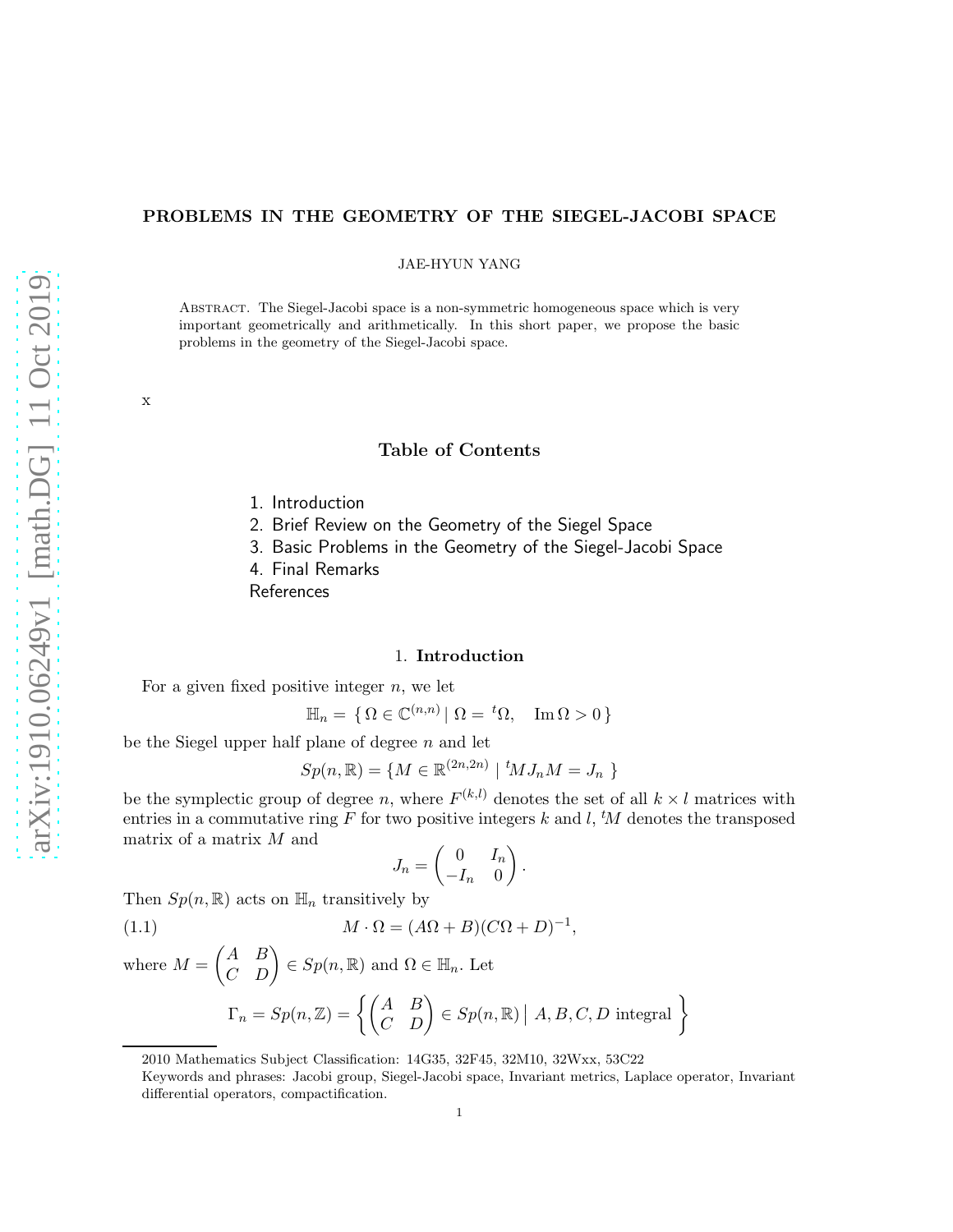#### 2 JAE-HYUN YANG

be the Siegel modular group of degree n. This group acts on  $\mathbb{H}_n$  properly discontinuously. C. L. Siegel investigated the geometry of  $\mathbb{H}_n$  and automorphic forms on  $\mathbb{H}_n$  systematically. Siegel [\[15\]](#page-6-0) found a fundamental domain  $\mathcal{F}_n$  for  $\Gamma_n \backslash \mathbb{H}_n$  and described it explicitly. Moreover he calculated the volume of  $\mathcal{F}_n$ . We also refer to [\[12\]](#page-6-1), [\[15\]](#page-6-0) for some details on  $\mathcal{F}_n$ .

For two positive integers  $m$  and  $n$ , we consider the Heisenberg group

$$
H_{\mathbb{R}}^{(n,m)} = \{ (\lambda, \mu; \kappa) | \lambda, \mu \in \mathbb{R}^{(m,n)}, \ \kappa \in \mathbb{R}^{(m,m)}, \ \kappa + \mu^{\dagger} \lambda \text{ symmetric } \}
$$

endowed with the following multiplication law

$$
(\lambda, \mu; \kappa) \circ (\lambda', \mu'; \kappa') = (\lambda + \lambda', \mu + \mu'; \kappa + \kappa' + \lambda^t \mu' - \mu^t \lambda')
$$

with  $(\lambda, \mu; \kappa), (\lambda', \mu'; \kappa') \in H_{\mathbb{R}}^{(n,m)}$  $\mathbb{R}^{(n,m)}$ . We define the *Jacobi group*  $G<sup>J</sup>$  of degree n and index m that is the semidirect product of  $Sp(n,\mathbb{R})$  and  $H_{\mathbb{R}}^{(n,m)}$ R

$$
G^J = Sp(n, \mathbb{R}) \ltimes H_{\mathbb{R}}^{(n,m)}
$$

endowed with the following multiplication law

$$
(M,(\lambda,\mu;\kappa))\cdot (M',(\lambda',\mu';\kappa')) = (MM',(\tilde{\lambda}+\lambda',\tilde{\mu}+\mu';\kappa+\kappa'+\tilde{\lambda}^t\mu'-\tilde{\mu}^t\lambda'))
$$

with  $M, M' \in Sp(n, \mathbb{R}), (\lambda, \mu; \kappa), (\lambda', \mu'; \kappa') \in H_{\mathbb{R}}^{(n,m)}$  $\chi^{(n,m)}$  and  $(\tilde{\lambda}, \tilde{\mu}) = (\lambda, \mu)M'$ . Then  $G^J$  acts on  $\mathbb{H}_n \times \mathbb{C}^{(m,n)}$  transitively by

(1.2) 
$$
(M, (\lambda, \mu; \kappa)) \cdot (\Omega, Z) = (M \cdot \Omega, (Z + \lambda \Omega + \mu)(C\Omega + D)^{-1}),
$$

where  $M = \begin{pmatrix} A & B \\ C & D \end{pmatrix} \in Sp(n, \mathbb{R}), \ (\lambda, \mu; \kappa) \in H_{\mathbb{R}}^{(n,m)}$  $\mathbb{R}^{(n,m)}$  and  $(\Omega, Z) \in \mathbb{H}_n \times \mathbb{C}^{(m,n)}$ . We note that the Jacobi group  $G^J$  is not a reductive Lie group and the homogeneous space  $\mathbb{H}_n \times \mathbb{C}^{(m,n)}$ is not a symmetric space. From now on, for brevity we write  $\mathbb{H}_{n,m} = \mathbb{H}_n \times \mathbb{C}^{(m,n)}$ . The homogeneous space  $\mathbb{H}_{n,m}$  is called the *Siegel-Jacobi space* of degree n and index m.

In this short article, we propose the basic and natural problems in the geometry of the Siegel-Jacobi space.

**Notations:** We denote by  $\mathbb{Q}$ ,  $\mathbb{R}$  and  $\mathbb{C}$  the field of rational numbers, the field of real numbers and the field of complex numbers respectively. We denote by  $\mathbb Z$  the ring of integers. The symbol ":=" means that the expression on the right is the definition of that on the left. For two positive integers k and l,  $F^{(k,l)}$  denotes the set of all  $k \times l$  matrices with entries in a commutative ring F. For a square matrix  $A \in F^{(k,k)}$  of degree k,  $\sigma(A)$  denotes the trace of A. For any  $M \in F^{(k,l)}$ , 'M denotes the transpose of a matrix M.  $I_n$  denotes the identity matrix of degree n. For a complex matrix  $A$ ,  $\overline{A}$  denotes the complex *conjugate* of A. For a number field F, we denote by  $A_F$  the ring of adeles of F. If  $F = \mathbb{Q}$ , the subscript will be omitted.

## 2. Brief Review on the Geometry of the Siegel Space

We let  $G := Sp(n, \mathbb{R})$  and  $K = U(n)$ . The stabilizer of the action (1.1) at  $iI_n$  is

$$
\left\{ \begin{pmatrix} A & B \\ -B & A \end{pmatrix} \middle| A + iB \in U(n) \right\} \cong U(n).
$$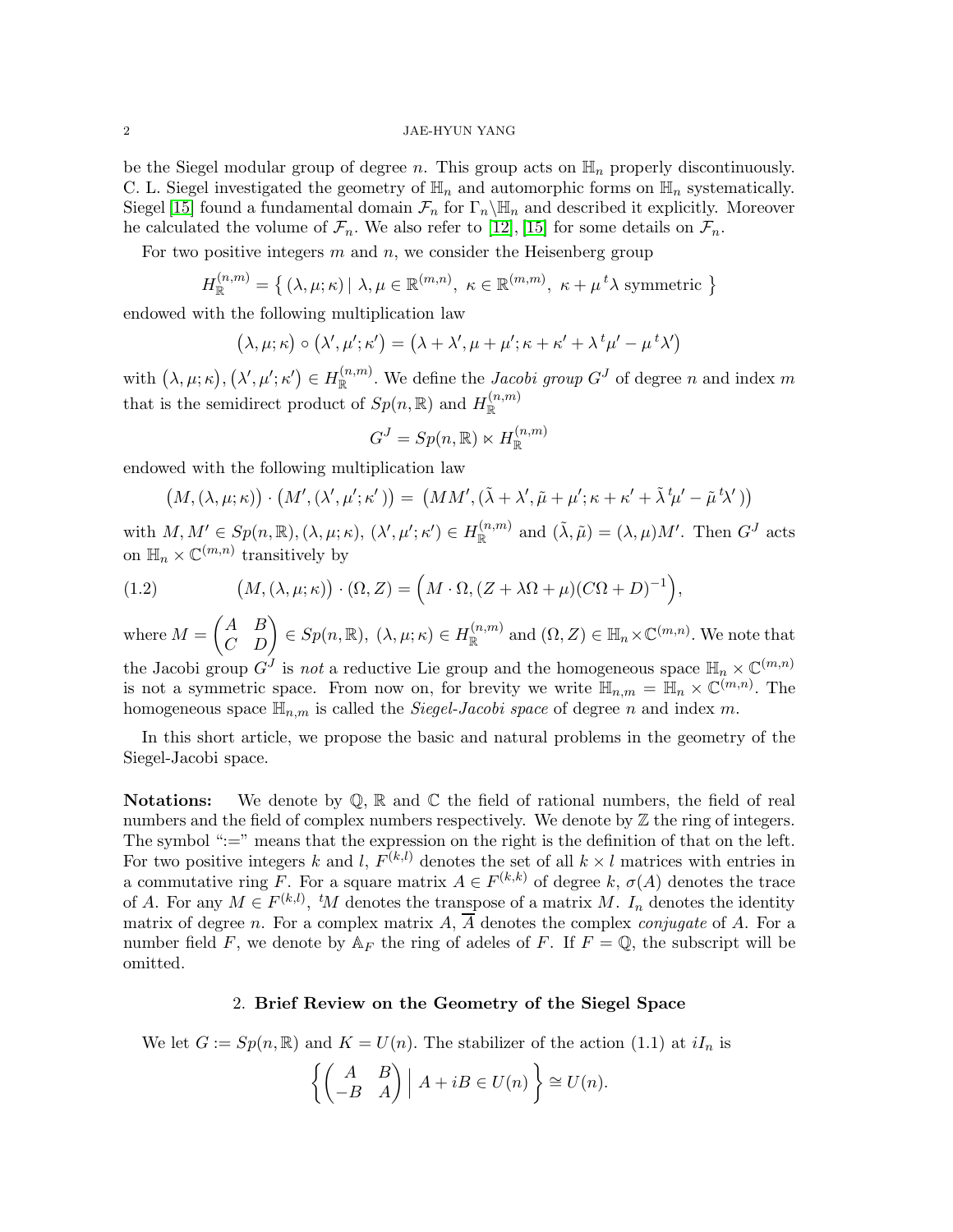Thus we get the biholomorphic map

$$
G/K \longrightarrow \mathbb{H}_n, \qquad gK \mapsto g \cdot iI_n, \quad g \in G.
$$

 $\mathbb{H}_n$  is a Hermitian symmetric manifold.

For  $\Omega = (\omega_{ij}) \in \mathbb{H}_n$ , we write  $\Omega = X + iY$  with  $X = (x_{ij})$ ,  $Y = (y_{ij})$  real. We put  $d\Omega = (d\omega_{ij})$  and  $d\overline{\Omega} = (d\overline{\omega}_{ij})$ . We also put

$$
\frac{\partial}{\partial \Omega} = \left( \frac{1 + \delta_{ij}}{2} \frac{\partial}{\partial \omega_{ij}} \right) \quad \text{and} \quad \frac{\partial}{\partial \overline{\Omega}} = \left( \frac{1 + \delta_{ij}}{2} \frac{\partial}{\partial \overline{\omega}_{ij}} \right).
$$

C. L. Siegel [\[15\]](#page-6-0) introduced the symplectic metric  $ds_{n,A}^2$  on  $\mathbb{H}_n$  invariant under the action  $(1.1)$  of  $Sp(n,\mathbb{R})$  that is given by

(2.1) 
$$
ds_{n;A}^2 = A \sigma (Y^{-1} d\Omega Y^{-1} d\overline{\Omega}), \qquad A > 0.
$$

It is known that the metric  $ds_{n,A}^2$  is a Kähler-Einstein metric. H. Maass [\[11\]](#page-6-2) proved that its Laplace operator  $\Delta_{n;A}$  is given by

(2.2) 
$$
\Delta_{n;A} = \frac{4}{A} \sigma \left( Y \left( Y \frac{\partial}{\partial \overline{\Omega}} \right) \frac{\partial}{\partial \Omega} \right).
$$

And

(2.3) 
$$
dv_n(\Omega) = (\det Y)^{-(n+1)} \prod_{1 \le i \le j \le n} dx_{ij} \prod_{1 \le i \le j \le n} dy_{ij}
$$

is a  $Sp(n,\mathbb{R})$ -invariant volume element on  $\mathbb{H}_n$  (cf. [\[16,](#page-6-3) p. 130]).

Siegel proved the following theorem for the Siegel space  $(\mathbb{H}_n, ds_{n;1}^2)$ .

**Theorem 2.1.** (Siegel [\[15\]](#page-6-0)). (1) There exists exactly one geodesic joining two arbitrary points  $\Omega_0$ ,  $\Omega_1$  in  $\mathbb{H}_n$ . Let  $R(\Omega_0, \Omega_1)$  be the cross-ratio defined by

$$
R(\Omega_0, \Omega_1) = (\Omega_0 - \Omega_1)(\Omega_0 - \overline{\Omega}_1)^{-1}(\overline{\Omega}_0 - \overline{\Omega}_1)(\overline{\Omega}_0 - \Omega_1)^{-1}.
$$

For brevity, we put  $R_* = R(\Omega_0, \Omega_1)$ . Then the symplectic length  $\rho(\Omega_0, \Omega_1)$  of the geodesic joining  $\Omega_0$  and  $\Omega_1$  is given by

$$
\rho(\Omega_0, \Omega_1)^2 = \sigma \left( \left( \log \frac{1 + R_*^{\frac{1}{2}}}{1 - R_*^{\frac{1}{2}}} \right)^2 \right),\,
$$

where

$$
\left(\log\frac{1+R_*^{\frac{1}{2}}}{1-R_*^{\frac{1}{2}}}\right)^2 = 4R_* \left(\sum_{k=0}^{\infty} \frac{R_*^k}{2k+1}\right)^2.
$$

(2) For  $M \in Sp(n,\mathbb{R})$ , we set

 $\tilde{\Omega}_0 = M \cdot \Omega_0$  and  $\tilde{\Omega}_1 = M \cdot \Omega_1$ .

Then  $R(\Omega_1, \Omega_0)$  and  $R(\tilde{\Omega}_1, \tilde{\Omega}_0)$  have the same eigenvalues.

(3) All geodesics are symplectic images of the special geodesics

 $\alpha(t) = i \operatorname{diag}(a_1^t, a_2^t, \cdots, a_n^t),$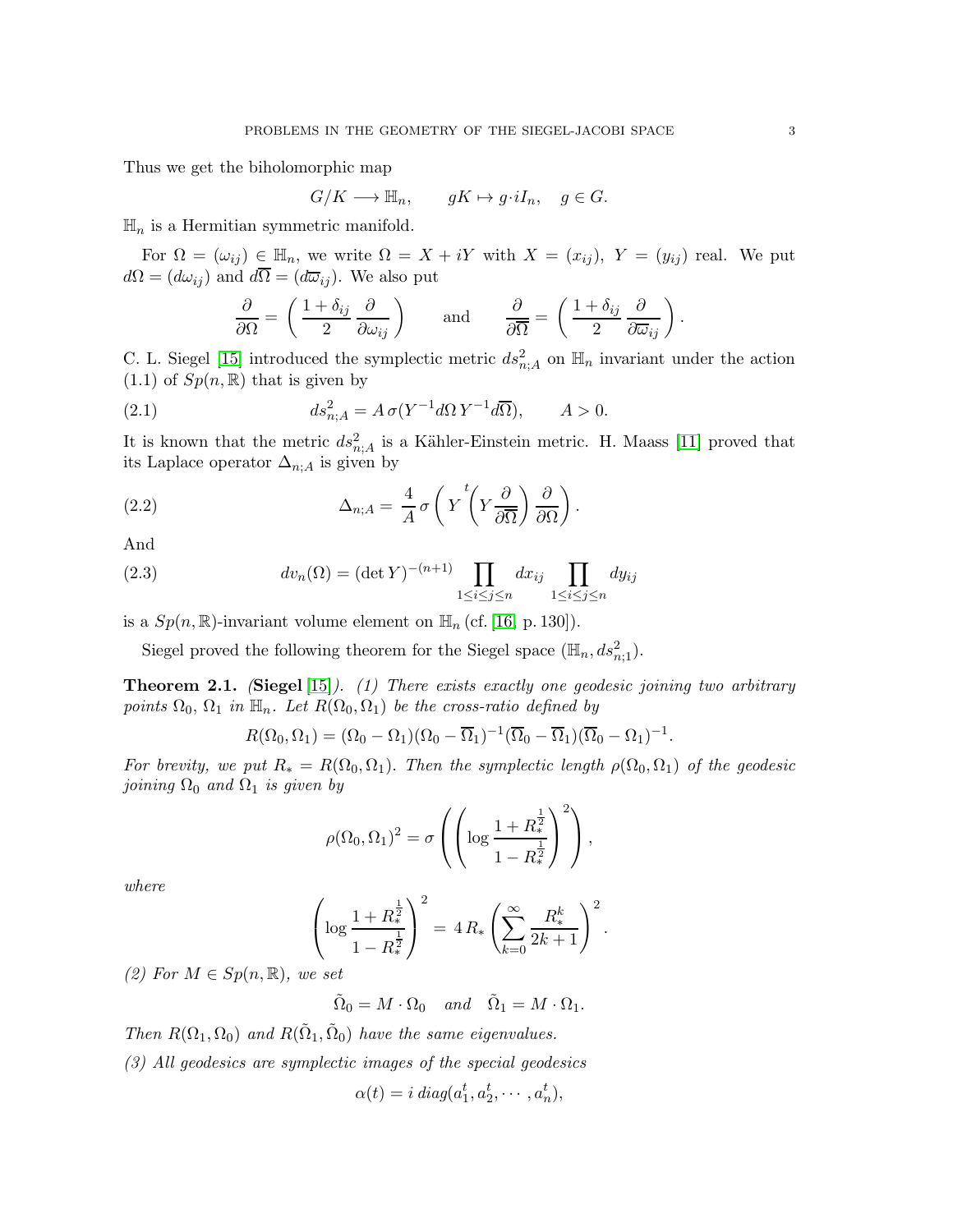where  $a_1, a_2, \dots, a_n$  are arbitrary positive real numbers satisfying the condition

$$
\sum_{k=1}^{n} (\log a_k)^2 = 1.
$$

The proof of the above theorem can be found in [\[15,](#page-6-0) pp. 289-293].

Let  $\mathbb{D}(\mathbb{H}_n)$  be the algebra of all differential operators on  $\mathbb{H}_n$  invariant under the action  $(1.1)$ . Then according to Harish-Chandra [\[5,](#page-6-4) [6\]](#page-6-5),

$$
\mathbb{D}(\mathbb{H}_n)=\mathbb{C}[D_1,\cdots,D_n],
$$

where  $D_1, \dots, D_n$  are algebraically independent invariant differential operators on  $\mathbb{H}_n$ . That is,  $\mathbb{D}(\mathbb{H}_n)$  is a commutative algebra that is finitely generated by n algebraically independent invariant differential operators on  $\mathbb{H}_n$ . Maass [\[12\]](#page-6-1) found the explicit  $D_1, \dots, D_n$ . Let  $\mathfrak{g}_\mathbb{C}$  be the complexification of the Lie algebra of G. It is known that  $\mathbb{D}(\mathbb{H}_n)$  is isomorphic to the center of the universal enveloping algebra of  $\mathfrak{g}_{\mathbb{C}}$  (cf. [\[7\]](#page-6-6)).

**Example.** We consider the simplest case  $n = 1$  and  $A = 1$ . Let  $\mathbb{H}$  be the Poincaré upper half plane. Let  $\omega = x + iy \in \mathbb{H}$  with  $x, y \in \mathbb{R}$  and  $y > 0$ . Then the Poincaré metric

$$
ds^2 = \frac{dx^2 + dy^2}{y^2} = \frac{d\omega \, d\overline{\omega}}{y^2}
$$

is a  $SL(2,\mathbb{R})$ -invariant Kähler-Einstein metric on  $\mathbb{H}$ . The geodesics of  $(\mathbb{H}, ds^2)$  are either straight vertical lines perpendicular to the x-axis or circular arcs perpendicular to the  $x$ -axis (half-circles whose origin is on the x-axis). The Laplace operator  $\Delta$  of  $(\mathbb{H}, ds^2)$  is given by

$$
\Delta = y^2 \left( \frac{\partial^2}{\partial x^2} + \frac{\partial^2}{\partial y^2} \right)
$$

and

$$
dv = \frac{dx \wedge dy}{y^2}
$$

is a  $SL(2,\mathbb{R})$ -invariant volume element. The scalar curvature, i.e., the Gaussian curvature is −1. The algebra  $\mathbb{D}(\mathbb{H})$  of all  $SL(2,\mathbb{R})$ -invariant differential operators on  $\mathbb{H}$  is given by

$$
\mathbb{D}(\mathbb{H})=\mathbb{C}[\Delta].
$$

The distance between two points  $\omega_1 = x_1 + iy_1$  and  $\omega_2 = x_2 + iy_2$  in  $(\mathbb{H}, ds^2)$  is given by

$$
\rho(\omega_1, \omega_2) = 2 \ln \frac{\sqrt{(x_2 - x_1)^2 + (y_2 - y_1)^2} + \sqrt{(x_2 - x_1)^2 + (y_2 + y_1)^2}}{2\sqrt{y_1 y_2}}
$$
  
=  $\cosh^{-1} \left( 1 + \frac{(x_2 - x_1)^2 + (y_2 - y_1)^2}{2y_1 y_2} \right)$   
=  $2 \sinh^{-1} \frac{1}{2} \sqrt{\frac{(x_2 - x_1)^2 + (y_2 - y_1)^2}{y_1 y_2}}$ .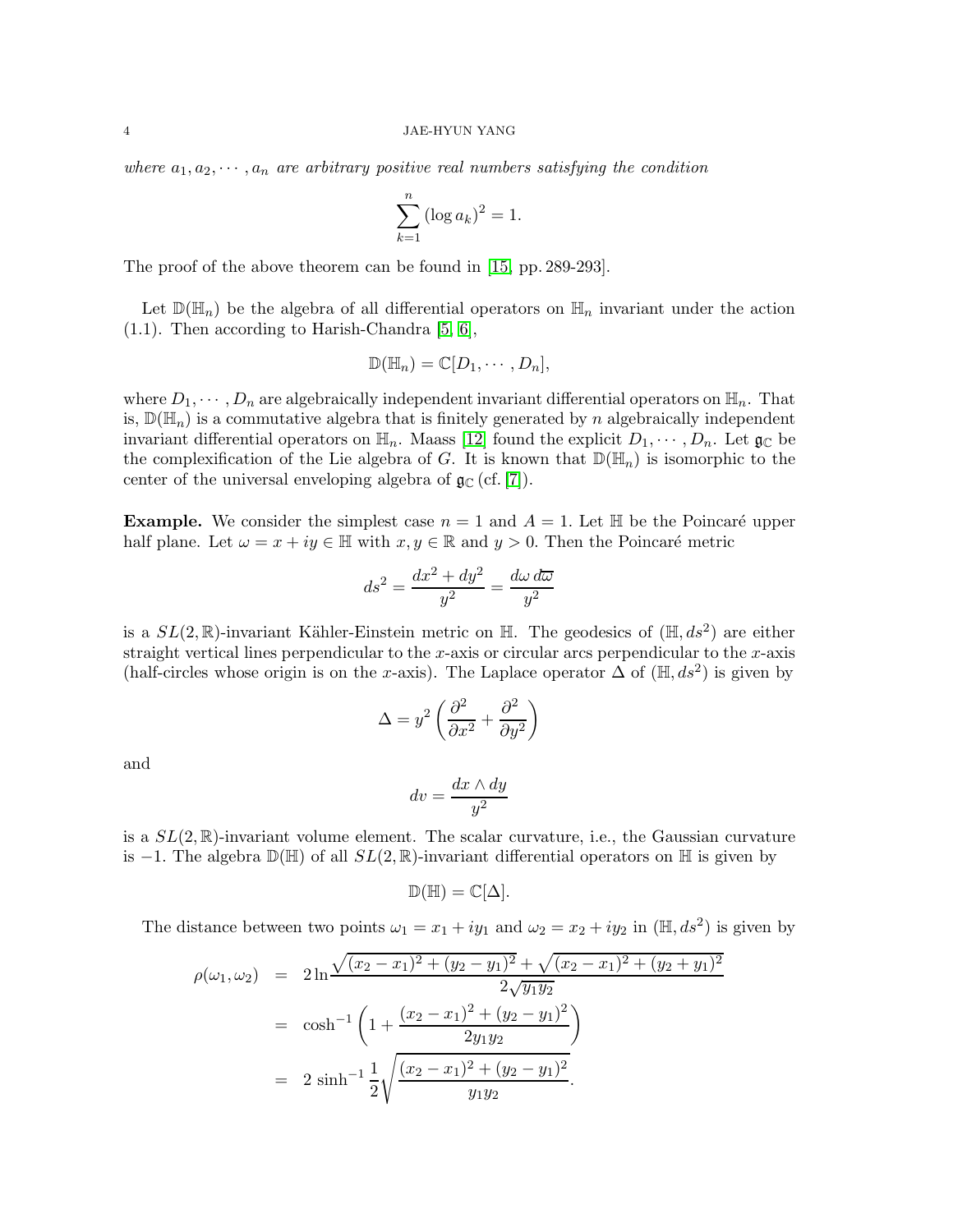## 3. Basic Problems in the Geometry of the Siegel-Jacobi Space

For a coordinate  $(\Omega, Z) \in \mathbb{H}_{n,m}$  with  $\Omega = (\omega_{\mu\nu})$  and  $Z = (z_{kl})$ , we put  $d\Omega$ ,  $d\overline{\Omega}$ ,  $\frac{\partial}{\partial \Omega}$  $\frac{\partial}{\partial \Omega},\,\frac{\partial}{\partial \overline{\Omega}}$ ∂Ω as before and set

$$
Z = U + iV, \t U = (u_{kl}), \t V = (v_{kl}) \t real,\ndZ = (dz_{kl}), \t d\overline{Z} = (d\overline{z}_{kl}),\n\frac{\partial}{\partial Z} = \begin{pmatrix} \frac{\partial}{\partial z_{11}} & \cdots & \frac{\partial}{\partial z_{m1}} \\ \vdots & \ddots & \vdots \\ \frac{\partial}{\partial z_{1n}} & \cdots & \frac{\partial}{\partial z_{mn}} \end{pmatrix}, \t \frac{\partial}{\partial \overline{Z}} = \begin{pmatrix} \frac{\partial}{\partial \overline{z}_{11}} & \cdots & \frac{\partial}{\partial \overline{z}_{m1}} \\ \vdots & \ddots & \vdots \\ \frac{\partial}{\partial \overline{z}_{1n}} & \cdots & \frac{\partial}{\partial \overline{z}_{mn}} \end{pmatrix}.
$$

The author proved the following theorems in [\[17\]](#page-6-7).

**Theorem 3.1.** For any two positive real numbers A and B,

$$
ds_{n,m;A,B}^2 = A\sigma \Big(Y^{-1}d\Omega Y^{-1}d\overline{\Omega}\Big)
$$
  
+ 
$$
B\Big\{\sigma \Big(Y^{-1}tVVY^{-1}d\Omega Y^{-1}d\overline{\Omega}\Big) + \sigma \Big(Y^{-1}{}^t(dZ) d\overline{Z}\Big)
$$
  
-
$$
-\sigma \Big(VY^{-1}d\Omega Y^{-1}{}^t(d\overline{Z})\Big) - \sigma \Big(VY^{-1}d\overline{\Omega} Y^{-1}{}^t(dZ)\Big)\Big\}
$$

is a Riemannian metric on  $\mathbb{H}_{n,m}$  which is invariant under the action (1.2) of  $G<sup>J</sup>$ .

*Proof.* See Theorem 1.1 in [\[17\]](#page-6-7).

**Theorem 3.2.** The Laplace operator  $\Delta_{m,m;A,B}$  of the  $G^J$ -invariant metric  $ds^2_{n,m;A,B}$  is given by

(3.1) 
$$
\Delta_{n,m;A,B} = \frac{4}{A} \mathbb{M}_1 + \frac{4}{B} \mathbb{M}_2,
$$

where

$$
\mathbb{M}_{1} = \sigma \left( Y \left( Y \frac{\partial}{\partial \overline{\Omega}} \right) \frac{\partial}{\partial \Omega} \right) + \sigma \left( V Y^{-1} t V \left( Y \frac{\partial}{\partial \overline{Z}} \right) \frac{\partial}{\partial Z} \right) + \sigma \left( V \left( Y \frac{\partial}{\partial \overline{\Omega}} \right) \frac{\partial}{\partial Z} \right) + \sigma \left( t V \left( Y \frac{\partial}{\partial \overline{Z}} \right) \frac{\partial}{\partial \Omega} \right)
$$

and

$$
\mathbb{M}_2 = \sigma \left( Y \frac{\partial}{\partial Z}^t \left( \frac{\partial}{\partial \overline{Z}} \right) \right).
$$

Furthermore  $\mathbb{M}_1$  and  $\mathbb{M}_2$  are differential operators on  $\mathbb{H}_{n,m}$  invariant under the action (1.2) of  $G^J$ .

*Proof.* See Theorem 1.2 in [\[17\]](#page-6-7).

**Remark 3.1.** Erik Balslev [\[2\]](#page-6-8) developed the spectral theory of  $\Delta_{1,1;1,1}$  on  $\mathbb{H}_{1,1}$  for certain arithmetic subgroups of the Jacobi modular group to prove that the set of all eigenvalues of  $\Delta_{1,1;1,1}$  satisfies the Weyl law.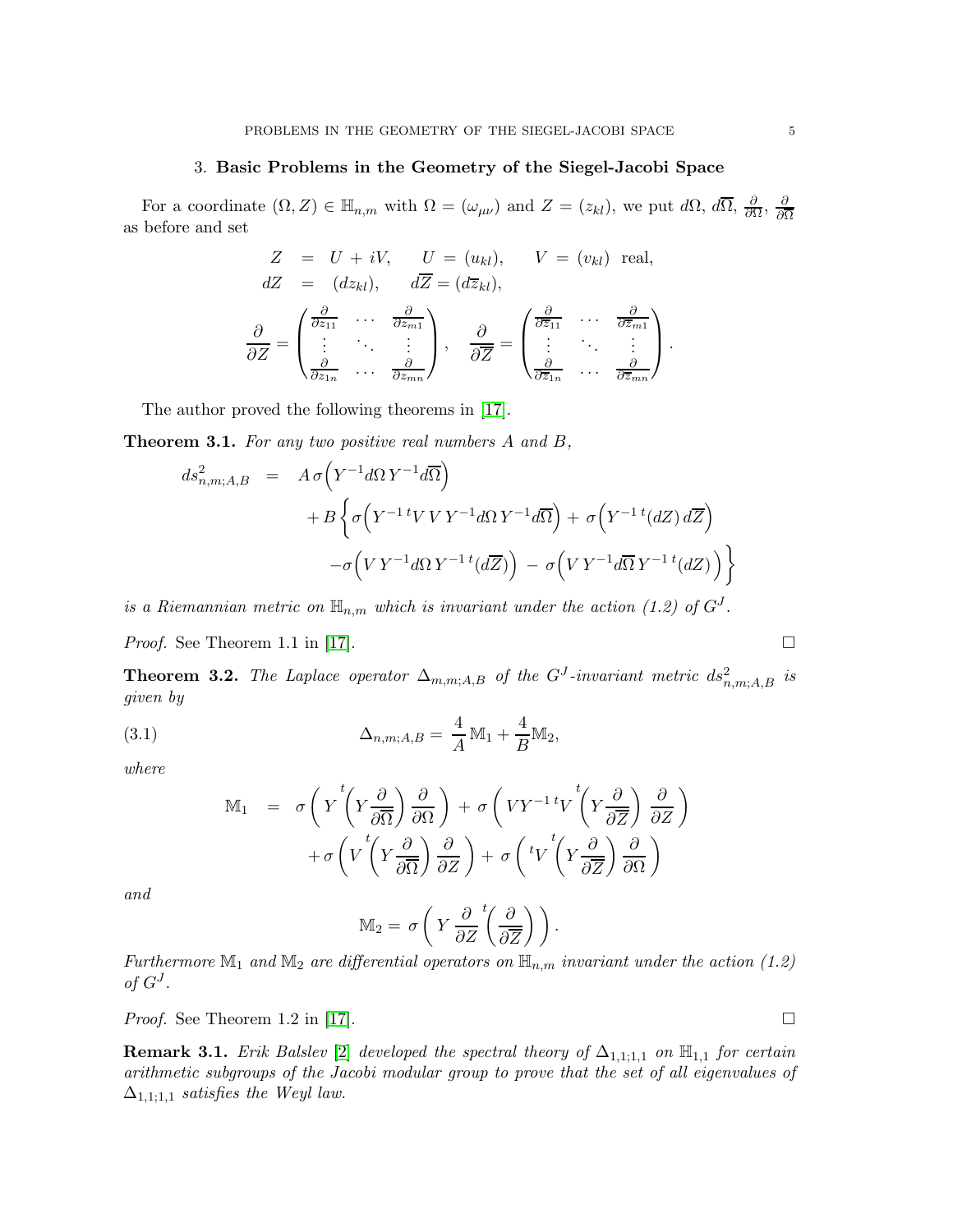**Remark 3.2.** The scalar curvature of  $(\mathbb{H}_{1,1}, ds_{1,1;A,B}^2)$  is  $-\frac{3}{A}$  and hence is independent of the parameter B. We refer to [\[19\]](#page-6-9) for more detail.

**Remark 3.3.** Yang and Yin [\[20\]](#page-6-10) showed that  $ds_{n,m;A,B}^2$  is a Kähler metric. For some applications of the invariant metric  $ds_{n,m;A,B}^2$  we refer to [\[20\]](#page-6-10).

Now we propose the basic and natural problems.

**Problem 1.** Find all the geodesics of  $(\mathbb{H}_{n,m}, ds^2_{n,m;A,B})$  explicitly.

**Problem 2.** Compute the distance between two points  $(\Omega_1, Z_1)$  and  $(\Omega_2, Z_2)$  of  $\mathbb{H}_{n,m}$ explicitly.

**Problem 3.** Compute the Ricci curvature tensor and the scalar curvature of  $(\mathbb{H}_n, ds^2_{n,m;A,B})$ .

**Problem 4.** Find all the eigenfunctions of the Laplace operator  $\Delta_{n,m;A,B}$ .

**Problem 5.** Develop the spectral theory of  $\Delta_{n,m;A,B}$ .

**Problem 6.** Describe the algebra of all  $G<sup>J</sup>$ -invariant differential operators on  $\mathbb{H}_{n,m}$  explicitly. We refer to [\[18,](#page-6-11) [20\]](#page-6-10) for some details.

**Problem 7.** Find the trace formula for the Jacobi group  $G^{J}(\mathbb{A})$ .

**Problem 8.** Discuss the behaviour of the analytic torsion of the Siegel-Jacobi space  $\mathbb{H}_{n,m}$ or the arithmetic quotients of  $\mathbb{H}_{n,m}$ .

# 4. Final Remarks

Let  $\Gamma_n(N)$  be the principal congruence subgroup of the Siegel modular group  $\Gamma_n$ . Let  $\mathfrak{X}_n(N) := \Gamma_n(N) \backslash \mathbb{H}_n$  be the moduli of *n*-dimensional principally polarized abelian varieties with level N-structure. The Mumford school [\[1\]](#page-6-12) found toroidal compactifications of  $\mathfrak{X}_n(N)$ which are usefully applied in the study of the geometry and arithmetic of  $\mathfrak{X}_n(N)$ . D. Mumford [\[13\]](#page-6-13) proved the Hirzebruch's Proportionality Theorem in the non-compact case introducing a good singular Hermitian metric on an automorphic vector bundle on a smooth toroidal compactification of  $\mathfrak{X}_n(N)$  with  $N \geq 3$ .

We set

$$
\Gamma_{n,m}(N) := \Gamma_n \ltimes H_{\mathbb{Z}}^{(n,m)},
$$

where

$$
H_{\mathbb{Z}}^{(n,m)} = \left\{ (\lambda, \mu; \kappa) \in H_{\mathbb{R}}^{(n,m)} \, | \, \lambda, \mu, \kappa \text{ integral} \right\}.
$$

Let

$$
\mathfrak{X}_{n,m}(N):=\Gamma_{n,m}(N)\backslash\mathbb{H}_{n,m}
$$

be the universal abelian variety. An arithmetic toroidal compactification of  $\mathfrak{X}_{n,m}(N)$  was intensively investigated by R. Pink [\[14\]](#page-6-14). D. Mumford described very nicely a toroidal compactification of the universal elliptic curve  $\mathfrak{X}_{1,1}(N)$  (cf. [\[1,](#page-6-12) pp. 14-25]). The geometry of  $\mathfrak{X}_{n,m}(N)$  is closely related to the theory of Jacobi forms (cf. [\[3,](#page-6-15) [8,](#page-6-16) [9,](#page-6-17) [10\]](#page-6-18)). Jacobi forms play an important role in the study of the geometric and arithmetic of  $\mathfrak{X}_{n,m}(N)$ . We refer to [\[4,](#page-6-19) [21\]](#page-6-20) for the theory of Jacobi forms.